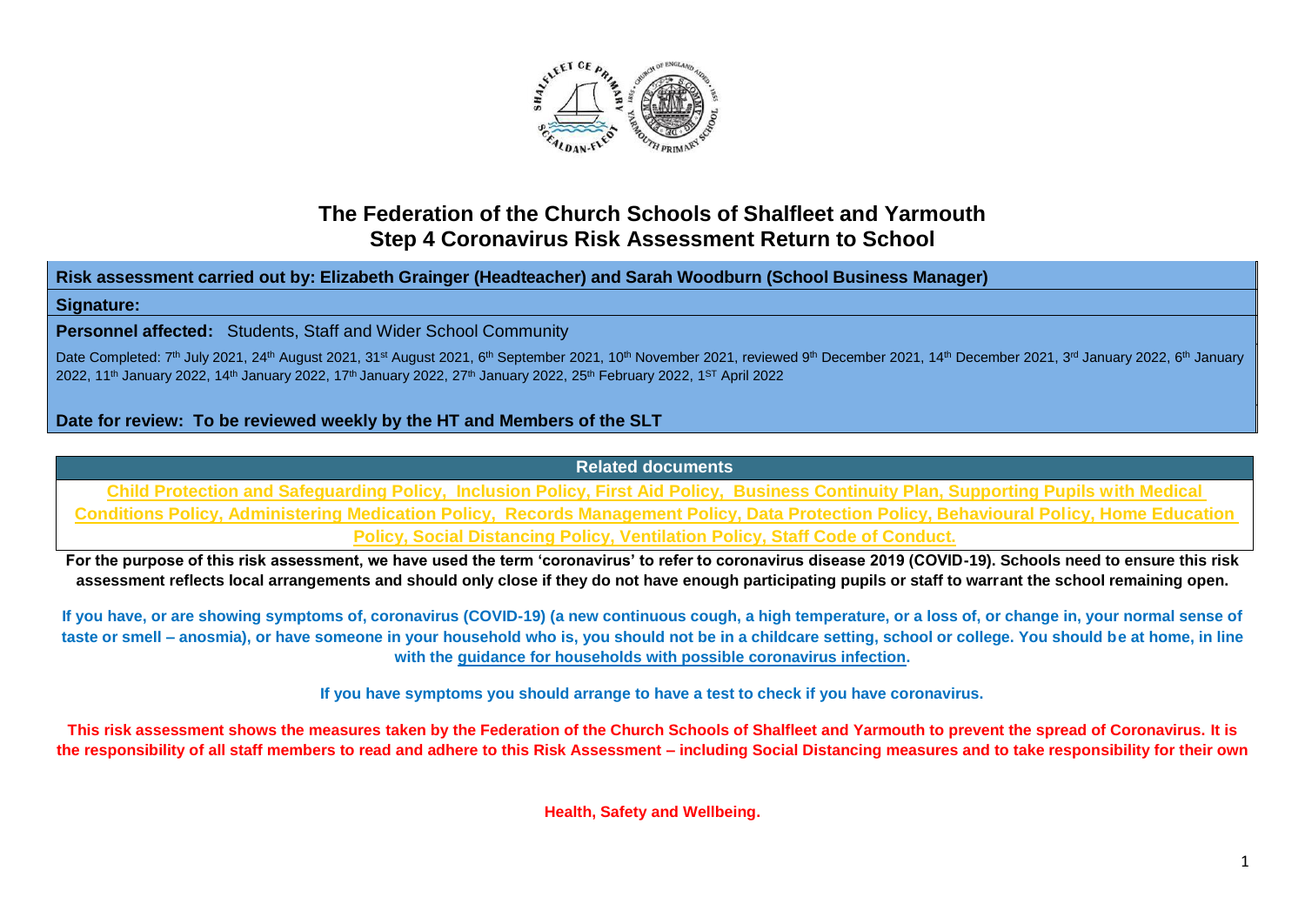| <b>Risk rating</b>          |                                                                                                                                                                                                                                                                     |                                                                    | <b>Likelihood of occurrence</b>                                                                                                                                            |                                                                                                                                                                                                                                                                                                                       |                                                                                                                                                                                                                                                                                                                                                                                                                                                                                                                                                                                                                                               |  |               |                                                                |
|-----------------------------|---------------------------------------------------------------------------------------------------------------------------------------------------------------------------------------------------------------------------------------------------------------------|--------------------------------------------------------------------|----------------------------------------------------------------------------------------------------------------------------------------------------------------------------|-----------------------------------------------------------------------------------------------------------------------------------------------------------------------------------------------------------------------------------------------------------------------------------------------------------------------|-----------------------------------------------------------------------------------------------------------------------------------------------------------------------------------------------------------------------------------------------------------------------------------------------------------------------------------------------------------------------------------------------------------------------------------------------------------------------------------------------------------------------------------------------------------------------------------------------------------------------------------------------|--|---------------|----------------------------------------------------------------|
|                             |                                                                                                                                                                                                                                                                     |                                                                    |                                                                                                                                                                            | <b>Probable</b>                                                                                                                                                                                                                                                                                                       | <b>Possible</b>                                                                                                                                                                                                                                                                                                                                                                                                                                                                                                                                                                                                                               |  | <b>Remote</b> |                                                                |
|                             | <b>Major</b><br>Causes major physical injury, harm or<br>ill-health.<br><b>Severe</b><br>Causes physical injury or illness<br>requiring first aid.<br><b>Minor</b><br>Causes physical or emotional<br>discomfort.                                                   |                                                                    |                                                                                                                                                                            | High(H)                                                                                                                                                                                                                                                                                                               | $\mathsf{H}$                                                                                                                                                                                                                                                                                                                                                                                                                                                                                                                                                                                                                                  |  | Medium (M)    |                                                                |
| <b>Likely impact</b>        |                                                                                                                                                                                                                                                                     |                                                                    |                                                                                                                                                                            |                                                                                                                                                                                                                                                                                                                       | M                                                                                                                                                                                                                                                                                                                                                                                                                                                                                                                                                                                                                                             |  | Low $(L)$     |                                                                |
|                             |                                                                                                                                                                                                                                                                     |                                                                    | M                                                                                                                                                                          |                                                                                                                                                                                                                                                                                                                       |                                                                                                                                                                                                                                                                                                                                                                                                                                                                                                                                                                                                                                               |  |               |                                                                |
|                             |                                                                                                                                                                                                                                                                     |                                                                    |                                                                                                                                                                            | <b>General School/Preschool Awareness/School Site/Operational</b>                                                                                                                                                                                                                                                     |                                                                                                                                                                                                                                                                                                                                                                                                                                                                                                                                                                                                                                               |  |               |                                                                |
| <b>Focus Area</b>           | <b>Identified Risk</b>                                                                                                                                                                                                                                              | <b>Risk</b><br><b>Rating</b><br><b>Prior To</b><br><b>Measures</b> |                                                                                                                                                                            |                                                                                                                                                                                                                                                                                                                       | <b>Measures Put in Place</b>                                                                                                                                                                                                                                                                                                                                                                                                                                                                                                                                                                                                                  |  | <b>Who</b>    | <b>Risk</b><br><b>Rating</b><br><b>Post</b><br><b>Measures</b> |
| Awareness/<br>Communication | <b>School</b><br><b>Community not</b><br>adhering to the<br><b>Government</b><br><b>Advice</b><br><b>School</b><br><b>Community not</b><br>aware of the<br>infection control<br>procedures in<br>the school<br>School unable to<br>contact<br><b>Parents/Carers</b> | <b>Major</b><br>High                                               | $\bullet$<br>$\bullet$<br>$\bullet$<br>$\bullet$<br>$\bullet$<br>$\bullet$<br>coronavirus<br>$\bullet$<br><b>Whole School</b><br>following:<br>$\bullet$<br><b>Parents</b> | <b>Staff and Volunteers</b><br>limited to, the following:<br>(RIDDOR) 2013<br>The Health Protection (Notification) Regulations 2010<br>childcare facilities'<br>DfE and PHE (2021) 'Guidance for full opening - schools'<br>Assessments<br>health protection team (HPT)<br>This is communicated as advice is updated. | All staff have regard to all relevant guidance and legislation including, but not<br>The Reporting of Injuries, Diseases and Dangerous Occurrences Regulations<br>Public Health England (PHE) (2017) 'Health protection in schools and other<br>DfE and PHE (2021) 'COVID-19: guidance for educational settings'<br>Staff are made aware of the school's infection control procedures in relation to<br>Staff to have a clear understanding of the expectations outlined in the Risk<br>The school keeps up-to-date with advice issued by, but not limited to, the<br>DfE, NHS, Department of Health and Social Care, PHE, The school's local |  | HT/Admin      | <b>Severe</b><br><b>Medium</b>                                 |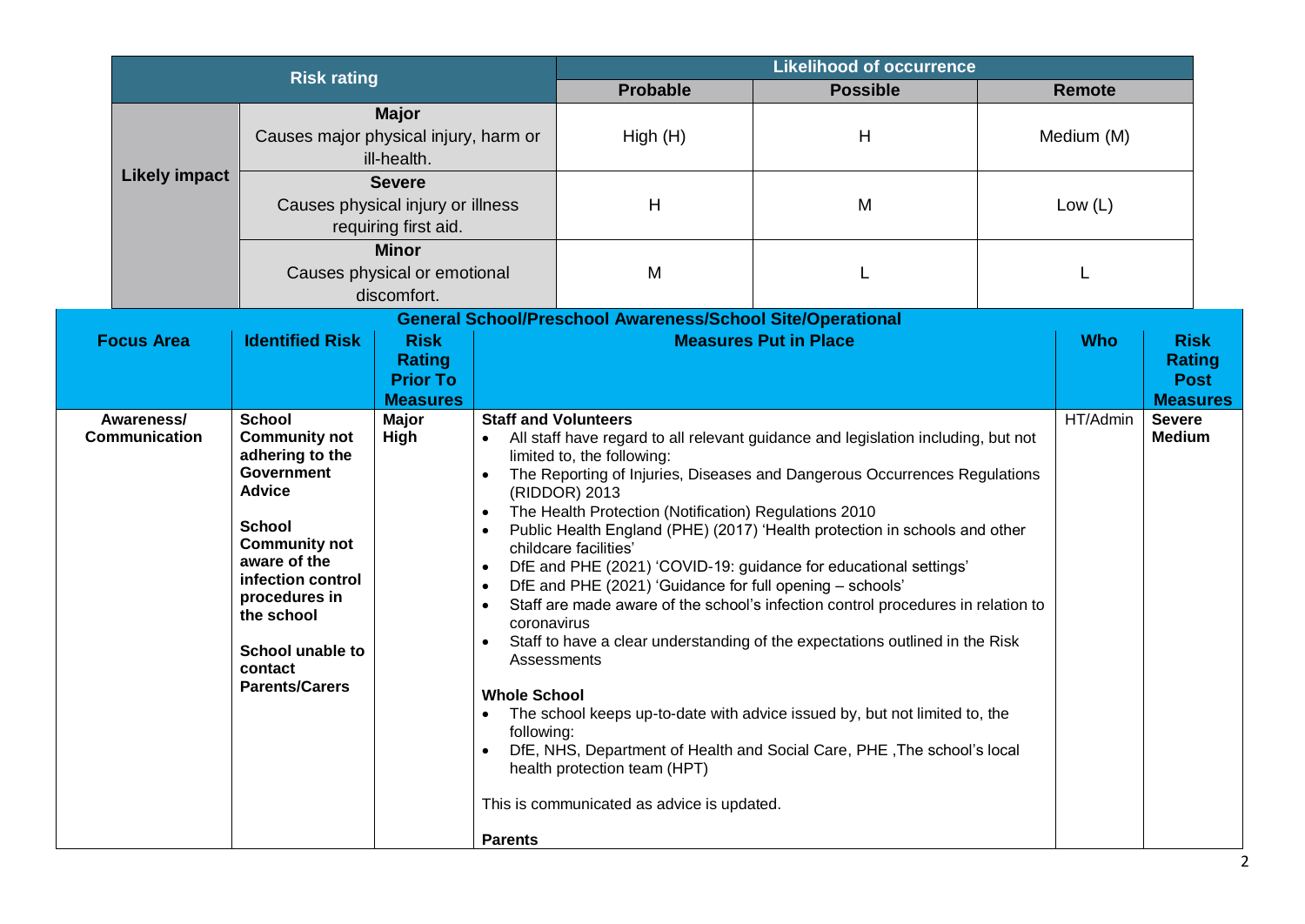|                         |                                                                                                                                                                                                                                                                                                                            |                      | Ask parents to ensure that the school has the most up to date contact details<br>for family members and alternative contacts<br>The school communicates with parents via letter and is put on the website and<br>$\bullet$<br>via Dojo<br>Parents are made aware of the school's infection control procedures in relation<br>$\bullet$<br>via letter and social media<br>Schools keep parents adequately updated about any changes to infection<br>$\bullet$<br>control procedures as necessary.<br><b>Pupils</b><br>Pupils are made aware of the school's infection control procedures<br>General<br>Clear, regular communication with the Governors, parent community, staff and<br>pupils of expectation and measures put in place                                                                                                                   |                                  |                                |
|-------------------------|----------------------------------------------------------------------------------------------------------------------------------------------------------------------------------------------------------------------------------------------------------------------------------------------------------------------------|----------------------|---------------------------------------------------------------------------------------------------------------------------------------------------------------------------------------------------------------------------------------------------------------------------------------------------------------------------------------------------------------------------------------------------------------------------------------------------------------------------------------------------------------------------------------------------------------------------------------------------------------------------------------------------------------------------------------------------------------------------------------------------------------------------------------------------------------------------------------------------------|----------------------------------|--------------------------------|
| <b>Policies</b>         | <b>School</b><br><b>Community not</b><br>adhering to the<br>the Federation<br><b>Policies</b><br><b>School</b><br><b>Community not</b><br>aware of<br>changes to the<br><b>Federation</b><br><b>Policies</b><br><b>School</b><br><b>Community not</b><br>acting in<br>accordance with<br>the Federation<br><b>Policies</b> | <b>Major</b><br>High | • All staff, pupils and volunteers are aware of all relevant policies and<br>procedures including, but not limited to, the following:<br><b>Health and Safety Policy</b><br>$\bullet$<br><b>Infection Control Policy</b><br><b>First Aid Policy</b><br>Safeguarding Policy, Behaviour Policy, Attendance Policy, Social<br>Distancing Policy, Ventilation Policy and Health and Safety Policy updated<br>to reflect current situation and procedures<br>The Behavioural Policy and Staff Code of Conduct is adhered to at all<br>times, even while working remotely including the Covid-19 Appendix<br>The Staff and Volunteer Confidentiality Policy and Pupil Confidentiality<br>Policy are followed at all times - this includes withholding the names of<br>staff, volunteers and pupils with either confirmed or suspected cases of<br>coronavirus | HT/SLT                           | <b>Severe</b><br><b>Medium</b> |
| <b>Safety Equipment</b> | There is not<br>enough stocks<br>in place for<br>handwashing,<br>tissues and/or<br><b>PPE</b><br><b>Staff and the</b>                                                                                                                                                                                                      | <b>Major</b><br>High | Ensure stocks for handwashing, tissues and PPE are in place, regularly<br>monitored and ordered to maintain a stock in case of a breakout<br>Additional alcohol-based sanitiser (that contains no less than 60 percent<br>$\bullet$<br>alcohol) is provided for use where social distancing cannot be adhered to -<br>including the main entrance.                                                                                                                                                                                                                                                                                                                                                                                                                                                                                                      | Admin<br>Staff<br><b>Members</b> | <b>Severe</b><br><b>Medium</b> |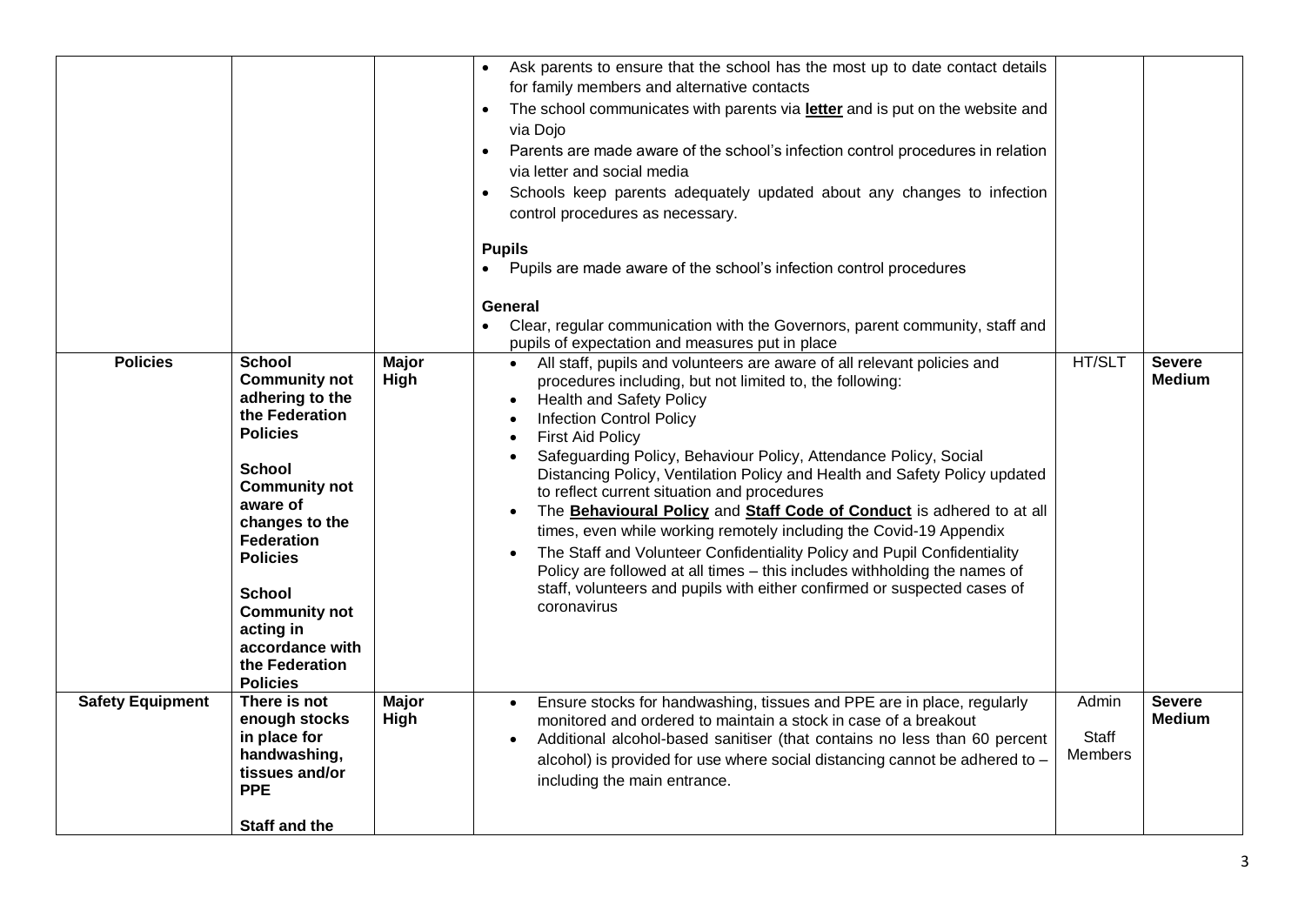|                                                                                                                                                                                      | <b>Admin Team do</b><br>not replenish<br>stock supplies                                                                                                                                                                         |                      | Sufficient amounts of soap (or hand sanitiser where applicable), clean<br>water, paper towels and waste disposal bins are supplied in all toilets and<br>kitchen areas.                                                                                                                                                                                                                                                                                                                                                                                                                                                 |                                        |                               |
|--------------------------------------------------------------------------------------------------------------------------------------------------------------------------------------|---------------------------------------------------------------------------------------------------------------------------------------------------------------------------------------------------------------------------------|----------------------|-------------------------------------------------------------------------------------------------------------------------------------------------------------------------------------------------------------------------------------------------------------------------------------------------------------------------------------------------------------------------------------------------------------------------------------------------------------------------------------------------------------------------------------------------------------------------------------------------------------------------|----------------------------------------|-------------------------------|
|                                                                                                                                                                                      | <b>Classrooms do</b><br>not have<br>appropriate bins                                                                                                                                                                            |                      | Bar soap is not used, in line with the <i>Infection Control Policy</i> - liquid soap<br>$\bullet$<br>dispensers are installed and used instead.<br>Replenish stock as needed<br>$\bullet$<br>Staff to also self-replenish from stocks<br>Ensure dispensers are full at the start of each day<br>Ensure each classroom/occupied rooms have a lidded bin                                                                                                                                                                                                                                                                  |                                        |                               |
| <b>Contractors/Visitors</b><br><b>Supply</b><br>Staff/Therapists/Coa<br>ches/Visitors<br><b>Trainee</b><br>Teachers/Volunteers/<br><b>Preschool/Contractor</b><br>s/Visitors on site | There would be<br>additional<br>members of the<br>community on<br>the school site<br>which increases<br>the risk of<br>infection<br><b>Contractors are</b><br>not aware of the<br>hygiene/reportin<br>g procedures at<br>school | Major<br>High        | Contractors/visitors<br>Ensure that all visitors and contractors have signed in with the date of<br>$\bullet$<br>entry/exit and a contact telephone number.<br>All contractors/visitors expected to clean hands or use gel before using<br>$\bullet$<br>facilities<br>Contractors/Visitors informed any requirements                                                                                                                                                                                                                                                                                                    | <b>SBM</b>                             | <b>Severe</b><br>Low          |
| Drop Off/Pick Up                                                                                                                                                                     | <b>Risk of infection</b><br>being passed on<br>whilst on public<br>transport<br><b>Risk of infection</b><br>being passed<br>onto others<br>whilst dropping<br>off and picking<br>up children                                    | <b>Major High</b>    | Parents/Staff members encouraged to walk/cycle to school where<br>$\bullet$<br>possible<br>Parent to park in the designated bays in the drop off area, at their allotted<br>$\bullet$<br>arrival and pick up time. Parents are responsible for getting their child out<br>of and into their car and safely onto the pavement - Staff members to<br>oversee (Shalfleet)                                                                                                                                                                                                                                                  | HT/SBM<br>Pick<br>Up/Drop<br>Off Staff | <b>Severe</b><br>Low          |
| <b>Ventilation</b><br>Whole<br>School/preschool                                                                                                                                      | There would be<br>a high risk of the<br>transmission of<br>the virus without<br>appropriate<br>ventilation                                                                                                                      | <b>Major</b><br>High | When school is in operation, it is important to ensure it is well ventilated<br>$\bullet$<br>and that a comfortable teaching environment is maintained.<br>Poorly ventilated spaces should be identified and steps taken to improve<br>$\bullet$<br>fresh air flow in these areas, giving particular consideration when holding<br>events where visitors such as parents are on site, for example school<br>plays.<br>Mechanical ventilation is a system that uses a fan to draw fresh air, or<br>$\bullet$<br>extract air from a room. These should be adjusted to increase the<br>ventilation rate wherever possible. | <b>Staff</b><br>Members                | <b>Major</b><br><b>Medium</b> |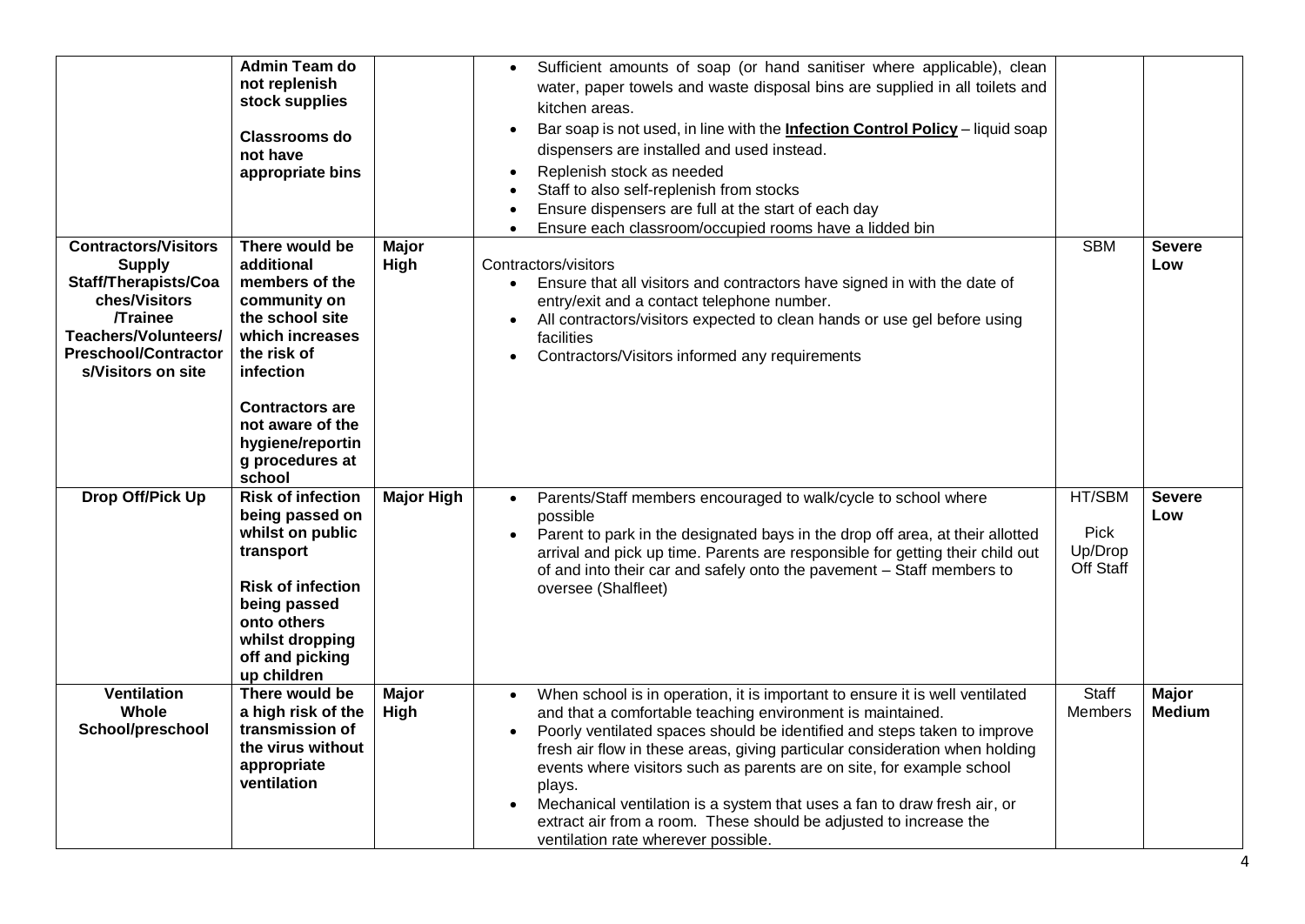| <b>Cleaning</b><br><b>Whole School</b>                | There would be<br>a high risk of<br>transmission of<br>the virus without<br>regular and<br>thorough<br>cleaning, using<br>appropriate<br>resources, of the<br>premises,<br>surfaces, touch<br>points,<br>equipment and<br><b>resources</b> | Major<br>High           | Opening external windows can improve natural ventilation, and in<br>addition, opening internal doors can also assist with creating a throughput<br>of air. If necessary, external opening doors may also be used (if they are<br>not fire doors and where safe to do so)<br>Cleaning schedules should be maintained. This includes regular cleaning<br>of areas and equipment with a particular focus on frequently touched<br>surfaces<br>Cleaning Packs available in each classroom containing antibacterial<br>sanitiser, surface cleaning spray, disposable cloths, disposable plastic<br>gloves, disposable face masks, goggles, sick bags, disposable aprons.<br>Please inform admin if you require any top up<br>Contract Cleaners (Top Mops) are employed by the school<br>$\bullet$ | Admin<br><b>SBM</b><br><b>Staff</b><br>Members | <b>Major</b><br><b>Medium</b> |
|-------------------------------------------------------|--------------------------------------------------------------------------------------------------------------------------------------------------------------------------------------------------------------------------------------------|-------------------------|----------------------------------------------------------------------------------------------------------------------------------------------------------------------------------------------------------------------------------------------------------------------------------------------------------------------------------------------------------------------------------------------------------------------------------------------------------------------------------------------------------------------------------------------------------------------------------------------------------------------------------------------------------------------------------------------------------------------------------------------------------------------------------------------|------------------------------------------------|-------------------------------|
| <b>School Meals</b>                                   | If school meals<br>were eaten in the<br>hall, there would<br>be difficulty in<br>social distancing<br>and cleaning in<br>between sittings                                                                                                  | <b>Possible</b><br>High | Tables and equipment cleaned thoroughly before/after use.<br>Normal service to resume                                                                                                                                                                                                                                                                                                                                                                                                                                                                                                                                                                                                                                                                                                        | <b>SBM</b><br><b>Staff</b><br><b>Members</b>   | Remote<br><b>Medium</b>       |
| <b>Vacant Premises</b><br>In the event of<br>lockdown | <b>There</b><br>are<br><b>Security Risks in</b><br>the event of a<br>closed school -<br>such<br>as<br>attempted break<br>ins,<br>unauthorised<br>use of the school<br>grounds                                                              | <b>Minor Low</b>        | Access to the school is restricted<br>The head teacher and site manager remain on-call in case of an emergency<br>or if access to the school is required.<br>External signage is visible to show that the school is closed and that access<br>$\bullet$<br>is restricted.<br>Valuable school property and equipment is identified and reasonable<br>measures are in place to ensure security.<br>Any hazards are reported to the head teacher as soon as possible and<br>issues are resolved prior to school returning to usual business.<br>Legionella tests are carried out regularly at both school sites by WSM<br>$\bullet$                                                                                                                                                             | HT<br><b>SBM</b><br>Caretaker                  | <b>Minor Low</b>              |
| <b>Fire Alarm</b>                                     | <b>Risk of infection</b><br>being passed on<br>whilst children<br>evacuating<br>are<br>the building if the                                                                                                                                 | <b>Major High</b>       | Classes to be allocated areas on the school playground, away from the<br>$\bullet$<br>school building<br>Fire Alarm practise will take place to ensure measures are adequate<br>Fire alarm testing and drills to continue as normal                                                                                                                                                                                                                                                                                                                                                                                                                                                                                                                                                          | Staff<br><b>Members</b>                        | <b>Severe</b><br>Low          |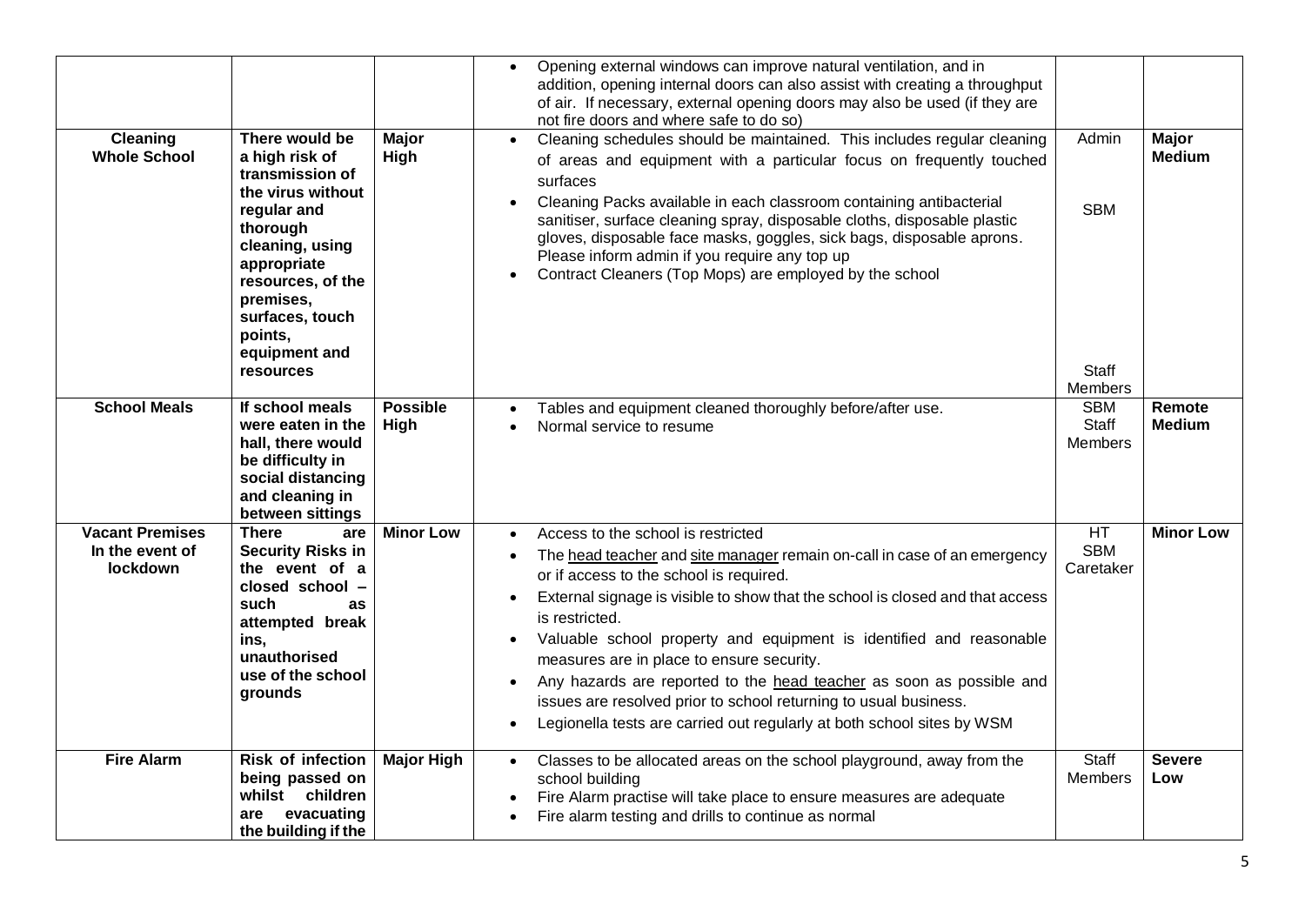|                | fire<br>alarm goes<br><b>off</b>                                                                                                  |                   |                                                                                                                                                                                                                                                                                         |                  |                 |
|----------------|-----------------------------------------------------------------------------------------------------------------------------------|-------------------|-----------------------------------------------------------------------------------------------------------------------------------------------------------------------------------------------------------------------------------------------------------------------------------------|------------------|-----------------|
| <b>Hygiene</b> | of<br>risk<br>The<br>transmission of<br>the virus is high<br>without putting<br>appropriate<br>hygiene<br>in<br>measures<br>place | <b>Major High</b> | Frequent and thorough hand cleaning should now be regular practice.<br>You should continue to ensure that pupils clean their hands regularly.<br>This can be done with soap and water or hand sanitiser.<br>Catch it, Bin It, Kill It procedure reinforced if someone sneezes or coughs | Staff<br>Members | Major<br>Medium |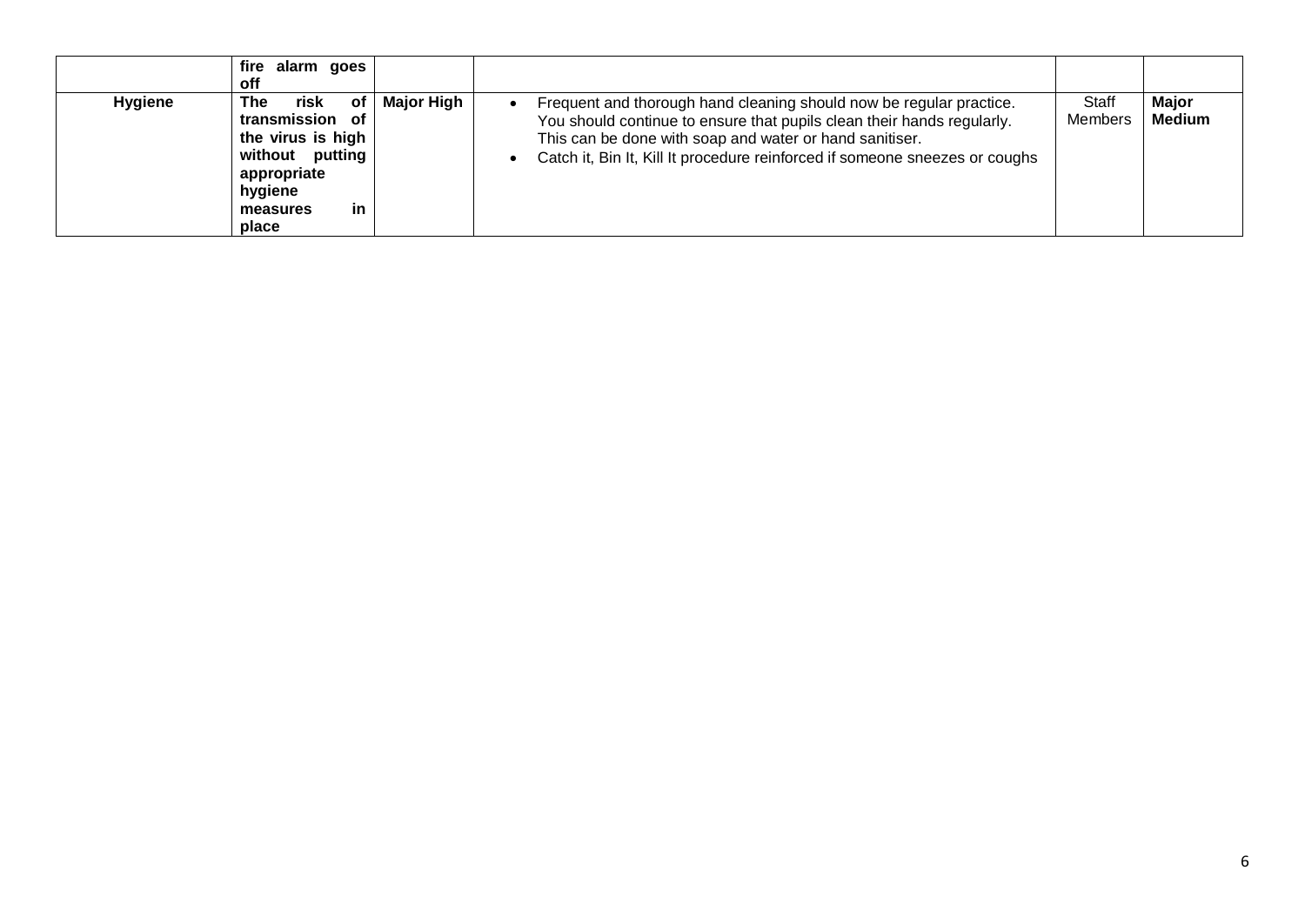|                                      | <b>STAFF</b>                                                                                                     |                   |                                                                                                                                                                                                                                                                                                                                                                                                                                                                                                                                                                                                                                                                                                                                                                                                              |                                   |                        |  |  |
|--------------------------------------|------------------------------------------------------------------------------------------------------------------|-------------------|--------------------------------------------------------------------------------------------------------------------------------------------------------------------------------------------------------------------------------------------------------------------------------------------------------------------------------------------------------------------------------------------------------------------------------------------------------------------------------------------------------------------------------------------------------------------------------------------------------------------------------------------------------------------------------------------------------------------------------------------------------------------------------------------------------------|-----------------------------------|------------------------|--|--|
|                                      |                                                                                                                  |                   | <b>Key Actions</b>                                                                                                                                                                                                                                                                                                                                                                                                                                                                                                                                                                                                                                                                                                                                                                                           | <b>Who</b>                        | <b>Notes</b>           |  |  |
| Availability/Organisati<br><b>on</b> | There is not<br>enough staff to<br>safely<br>accommodate the<br>children back at<br>school                       | <b>Major High</b> | Normal working hours and practise<br>Members of staff who are pregnant are advised to follow the relevant<br>guidance available for clinically vulnerable people - see separate<br>individual staff Risk Assessment<br>Classroom staff are to keep their emails open on their desktops so admin<br>and other members of staff can email information.<br>Redeployment of staff/supply staff to cover                                                                                                                                                                                                                                                                                                                                                                                                          | HT/SLT                            | Major<br><b>Medium</b> |  |  |
| Wellbeing                            | <b>Staff members</b><br>mental health and<br>anxiety could be<br>high in relation to<br>concerns about CV-<br>19 | <b>Major High</b> | Staff to know that members of SLT are there for them at any time -<br>telephone numbers provided<br>Workload agreements put in place with staff members (limit on email<br>contact. Cut off time)<br>SLT are available for any wellbeing conversations to discuss any<br>concerns and explain measures that have been put in place. School<br>Leaders will put into place as far as possible additional measures where<br>appropriate<br>Members of staff are encouraged to use the Education Support<br>Partnership for support for mental health and wellbeing<br>Conversations will take place with any member of staff who wants to<br>discuss the feasibility of home working<br>Staff can use the wellbeing garden at Shalfleet, the gazebo at Yarmouth<br>and the amphitheatre on the Freshwater site | HT/SLT<br>Staff<br><b>Members</b> | Major<br><b>Medium</b> |  |  |
| <b>Lateral Flow Testing</b>          | Not engaging could<br>increase the spread<br>of Coronavirus                                                      | Major High        | Regular asymptomatic testing is no longer recommended in any education<br>or childcare setting. Therefore, settings will no longer be able to order test<br>kits.                                                                                                                                                                                                                                                                                                                                                                                                                                                                                                                                                                                                                                            |                                   |                        |  |  |

| <b>Pupils</b>  |                                                                                                                       |            |                                                                                                                                                                                                                                                                                                                                                                                                                                                                                                                                                                                                                                                                                   |                                |                        |  |  |
|----------------|-----------------------------------------------------------------------------------------------------------------------|------------|-----------------------------------------------------------------------------------------------------------------------------------------------------------------------------------------------------------------------------------------------------------------------------------------------------------------------------------------------------------------------------------------------------------------------------------------------------------------------------------------------------------------------------------------------------------------------------------------------------------------------------------------------------------------------------------|--------------------------------|------------------------|--|--|
| <b>Pupils</b>  |                                                                                                                       |            | <b>Key Actions</b>                                                                                                                                                                                                                                                                                                                                                                                                                                                                                                                                                                                                                                                                | <b>Who</b>                     | <b>Notes</b>           |  |  |
| <b>Hygiene</b> | The risk of<br>transmission of the<br>virus is high<br>without putting<br>appropriate<br>hygiene measures<br>in place | Major High | Frequent and thorough hand cleaning should now be regular practice.<br>You should continue to ensure that pupils clean their hands regularly.<br>This can be done with soap and water or hand sanitiser.<br>Catch it, Bin It, Kill It procedure reinforced if someone sneezes or coughs<br>Pupils are instructed to cough or sneeze into their elbow and use a tissue<br>to cover their mouths where possible, disposing of the tissue in waste<br>disposal units. If there are children who need support with this, they<br>should be helped with the member of staff washing their hands<br>immediately after assistance<br>Ensure all fruit is washed thoroughly at fruit time | Pupils<br>All Staff<br>Members | Major<br><b>Medium</b> |  |  |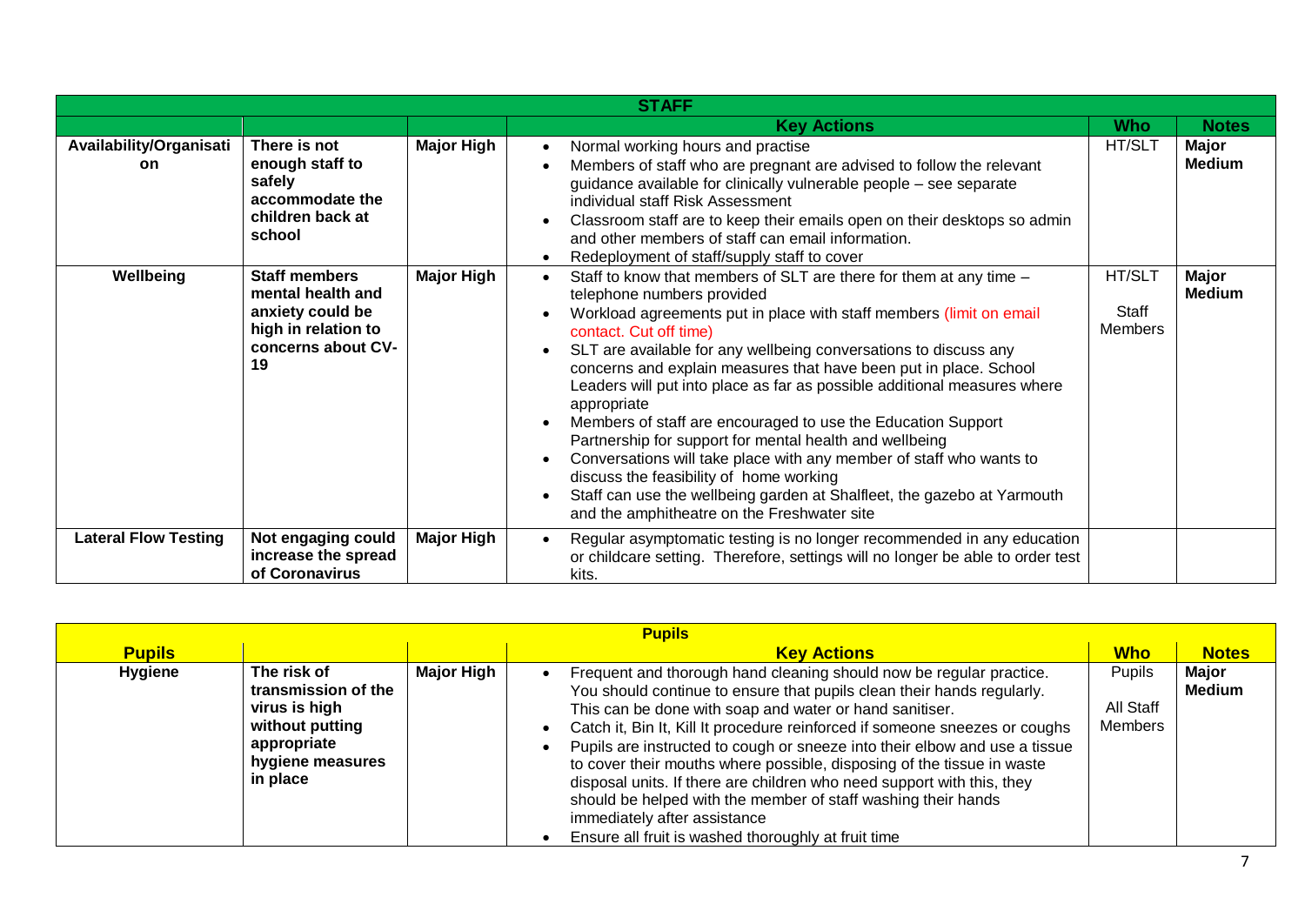| Organisation/<br><b>Attendance</b> | The risk of children<br>going missing in<br>education<br>The risk of<br>increased<br>safeguarding<br>concerns | <b>Major High</b>            | <b>Attendance</b><br>Children who are unwell and have a high temperature should stay at<br>home and avoid contact with other people. They can go back to<br>school or childcare when they no longer have a high temperature<br>and are well enough to attend<br>Children with a positive COVID-19 test result should try to stay at<br>home and avoid contact with other people for 3 days.<br>School attendance is mandatory for all pupils. Normal attendance rules<br>will apply, including:<br>o Parents' duty to secure their child's regular attendance at school<br>(where the child is a registered pupil at school and they are of<br>compulsory school age)<br>The ability to issue sanctions, including fixed penalty notices in<br>line with local authorities' codes of conduct. | HT/SLT<br>Admin<br>Team<br>Staff<br><b>Members</b> | Major<br><b>Medium</b> |
|------------------------------------|---------------------------------------------------------------------------------------------------------------|------------------------------|-----------------------------------------------------------------------------------------------------------------------------------------------------------------------------------------------------------------------------------------------------------------------------------------------------------------------------------------------------------------------------------------------------------------------------------------------------------------------------------------------------------------------------------------------------------------------------------------------------------------------------------------------------------------------------------------------------------------------------------------------------------------------------------------------|----------------------------------------------------|------------------------|
| <b>Remote education</b>            | <b>Risk to children's</b><br>educational<br>attainment<br><b>Staff working from</b><br>home                   | <b>Medium</b><br><b>High</b> | Where appropriate, we should support those who are self-isolating because they<br>have tested positive, to work or learn from home if they are well enough to do so.<br>School is required to provide remoted education to pupils covered by the direction<br>where their attendance would be contrary to government guidance or legislation<br>around COVID-19.<br>Remote education provided should be equivalent in length to the core teaching<br>pupils would receive in school<br>School should work collaboratively with families and put in place reasonable<br>adjustments so that pupils with special educational needs and disabilities (SEND)<br>an successfully access remote education.                                                                                          |                                                    |                        |
| <b>Educational visits</b>          | Outbreak/potential<br>infection                                                                               | <b>Medium</b><br>High        | Educational visits should be subject to risk assessments as normal and<br>$\bullet$<br>reflect any public health advice. Please refer to the General guidance on<br>educational visits guidance.<br>Please ensure that all bookings have adequate financial protection in<br>place. Please speak to the visit provider, commercial insurance company<br>to access the protection available.                                                                                                                                                                                                                                                                                                                                                                                                   |                                                    |                        |
| <b>Delivery of PE</b>              | <b>Risk of infection</b><br>being spread                                                                      | <b>Medium</b>                | Key principles for supporting safe PESSPA:<br>Clean frequently touched surfaces<br>Wash hands frequently as part of a clear hygiene regime<br>Minimise contact<br>Ensure good respiratory hygiene<br>Ensure pupils are regularly informed about what good hygiene is. Decide                                                                                                                                                                                                                                                                                                                                                                                                                                                                                                                  |                                                    |                        |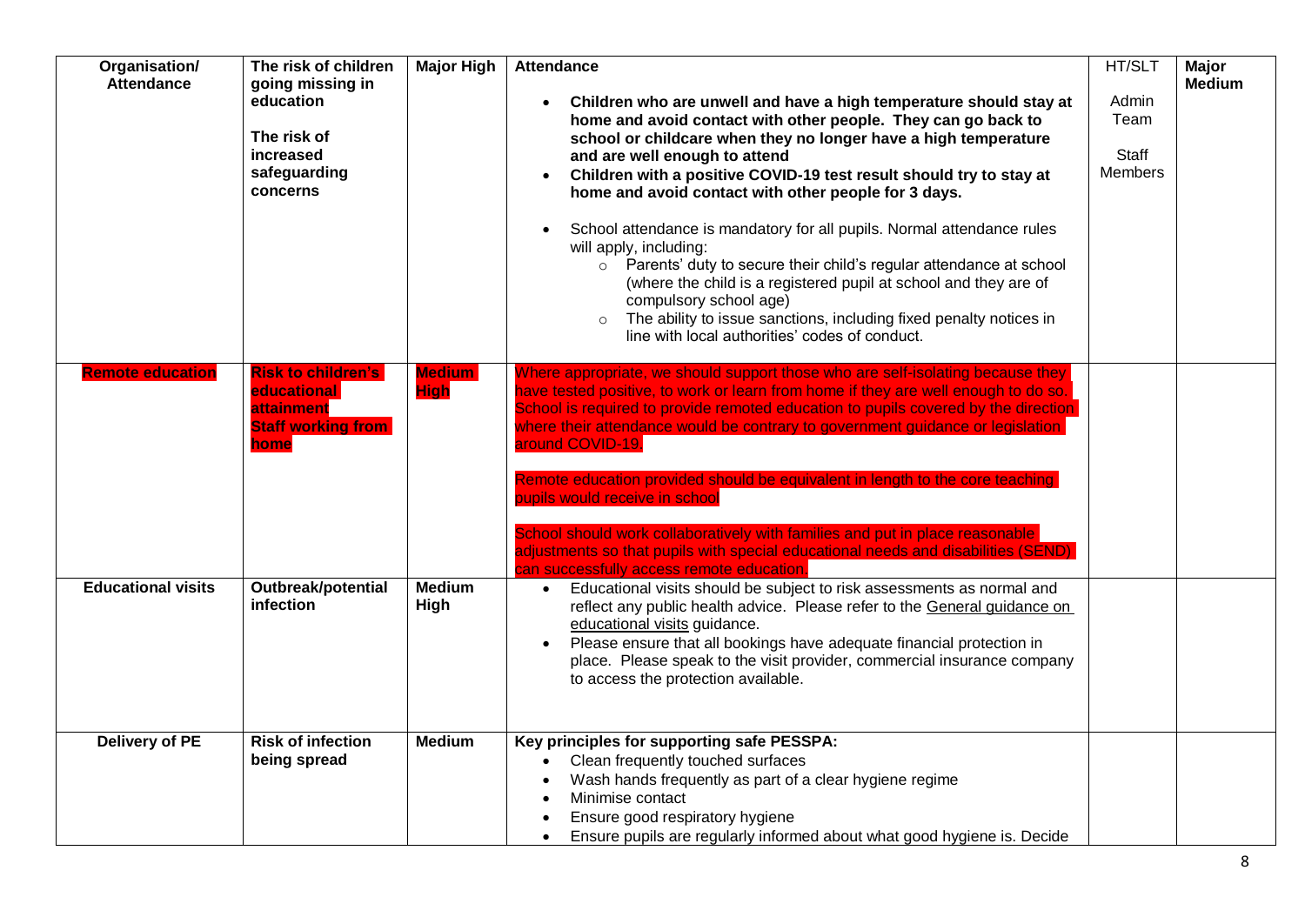| the approach<br>to enhance hygiene (for example, toilet use, hand<br>washing) and decide on the policy related to usually<br>shared items (for example, practical equipment).                                                                                                                                                                                                                                                                                                                                                                 |
|-----------------------------------------------------------------------------------------------------------------------------------------------------------------------------------------------------------------------------------------------------------------------------------------------------------------------------------------------------------------------------------------------------------------------------------------------------------------------------------------------------------------------------------------------|
| <b>PE Clothing</b><br>Students to attend in their PE kit for the whole day on the day when they<br>have a timetabled physical education lesson in order to limit or avoid the<br>use of the changing areas. This is a whole school decision. You may want<br>to consider back up clothing for when the weather is poor.                                                                                                                                                                                                                       |
| <b>PE</b> equipment                                                                                                                                                                                                                                                                                                                                                                                                                                                                                                                           |
| Equipment will need to be cleaned after each use.<br>You will need to make a decision on which equipment is easier to build<br>into lessons and take into account the cleaning regime at the end of the<br>sessions.<br>Hand washing routines will mean more equipment is available to pupils,<br>however it is often easier to plan for and discourage the sharing of<br>equipment to mitigate against virus transmission. Washing hands/hand<br>sanitiser<br>Opportunities for handwashing before and after the lesson must be<br>available |
| Hand sanitiser should be readily available for students to use throughout<br>the day. This is in addition to regular handwashing.                                                                                                                                                                                                                                                                                                                                                                                                             |

## Coronavirus Key Actions – in event of illness

| <b>Specific Issue</b>                                                                                                                      | <b>Identified Risk</b>     | <b>Risk</b><br>Rating<br><b>Prior to</b><br><b>Measures</b> | <b>Measures put in Place</b>                                                                                                                                                                                                                                                    | Who | <b>Risk</b><br>Rating<br><b>Post</b><br><b>Measures</b> |
|--------------------------------------------------------------------------------------------------------------------------------------------|----------------------------|-------------------------------------------------------------|---------------------------------------------------------------------------------------------------------------------------------------------------------------------------------------------------------------------------------------------------------------------------------|-----|---------------------------------------------------------|
| <b>Adults with the</b><br>symptoms of a<br><b><u>respiratory</u></b><br>infection, and who<br>have a high<br>temperature or<br>feel unwell | <b>Spread of infection</b> | <b>High</b>                                                 | Adults with the symptoms of a respiratory infection, and who have a<br>high temperature or feel unwell, should try to stay at home and avoid<br>contact with other people until they feel well enough to resume normal<br>activities and they no longer have a high temperature |     | <b>Severe</b><br>Low                                    |
| <b>Children and</b><br>young people who<br>are unwell and<br>have a high<br>temperature                                                    | <b>Spread of infection</b> | <b>High</b>                                                 | Children and young people who are unwell and have a high<br>temperature should stay at home and avoid contact with other people.<br>They can go back to school or childcare when they no longer have a<br>high temperature, and are well enough to attend school                |     | Low                                                     |